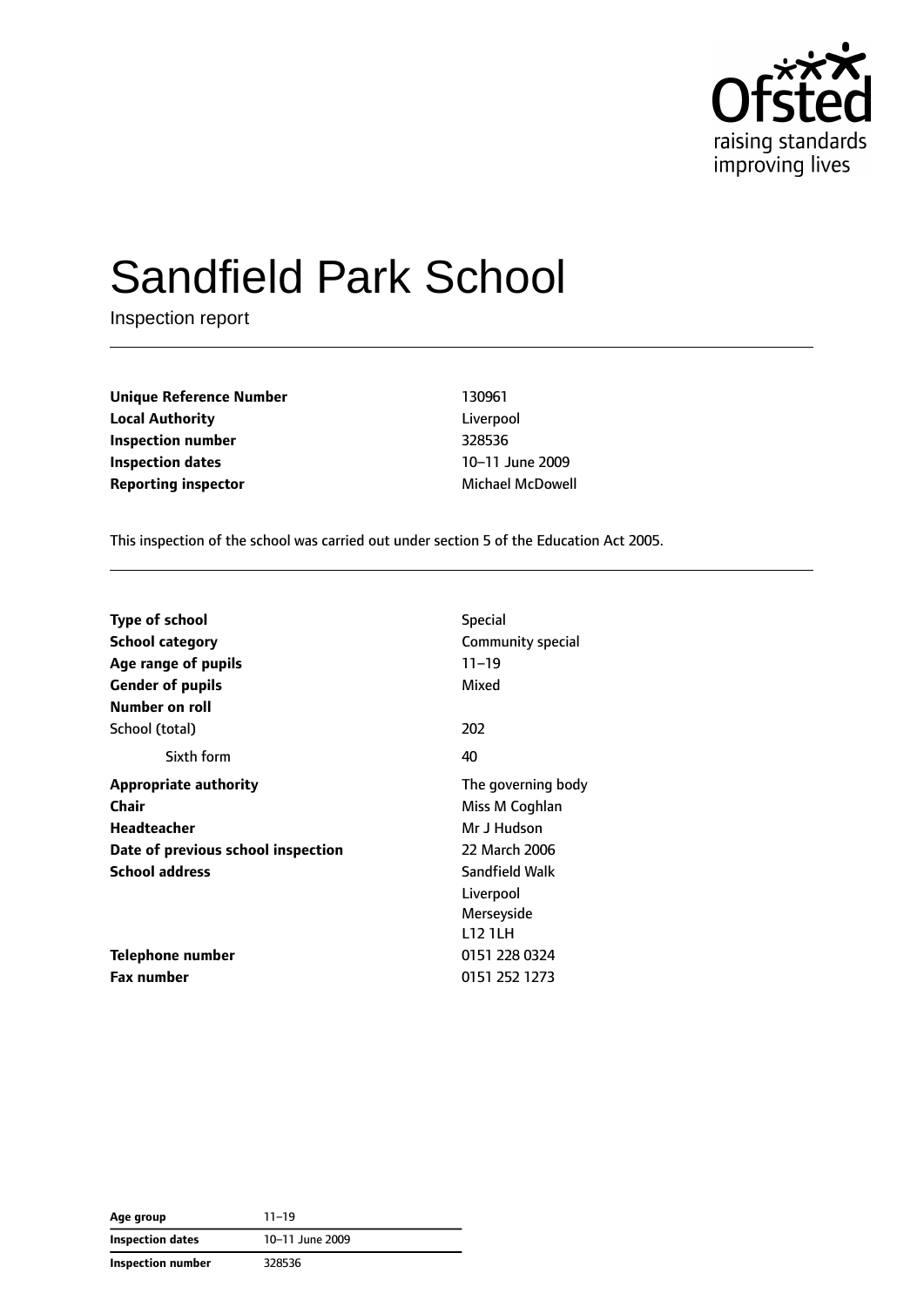.

<sup>©</sup> Crown copyright 2009

Website: www.ofsted.gov.uk

This document may be reproduced in whole or in part for non-commercial educational purposes, provided that the information quoted is reproduced without adaptation and the source and date of publication are stated.

Further copies of this report are obtainable from the school. Under the Education Act 2005, the school must provide a copy of this report free of charge to certain categories of people. A charge not exceeding the full cost of reproduction may be made for any other copies supplied.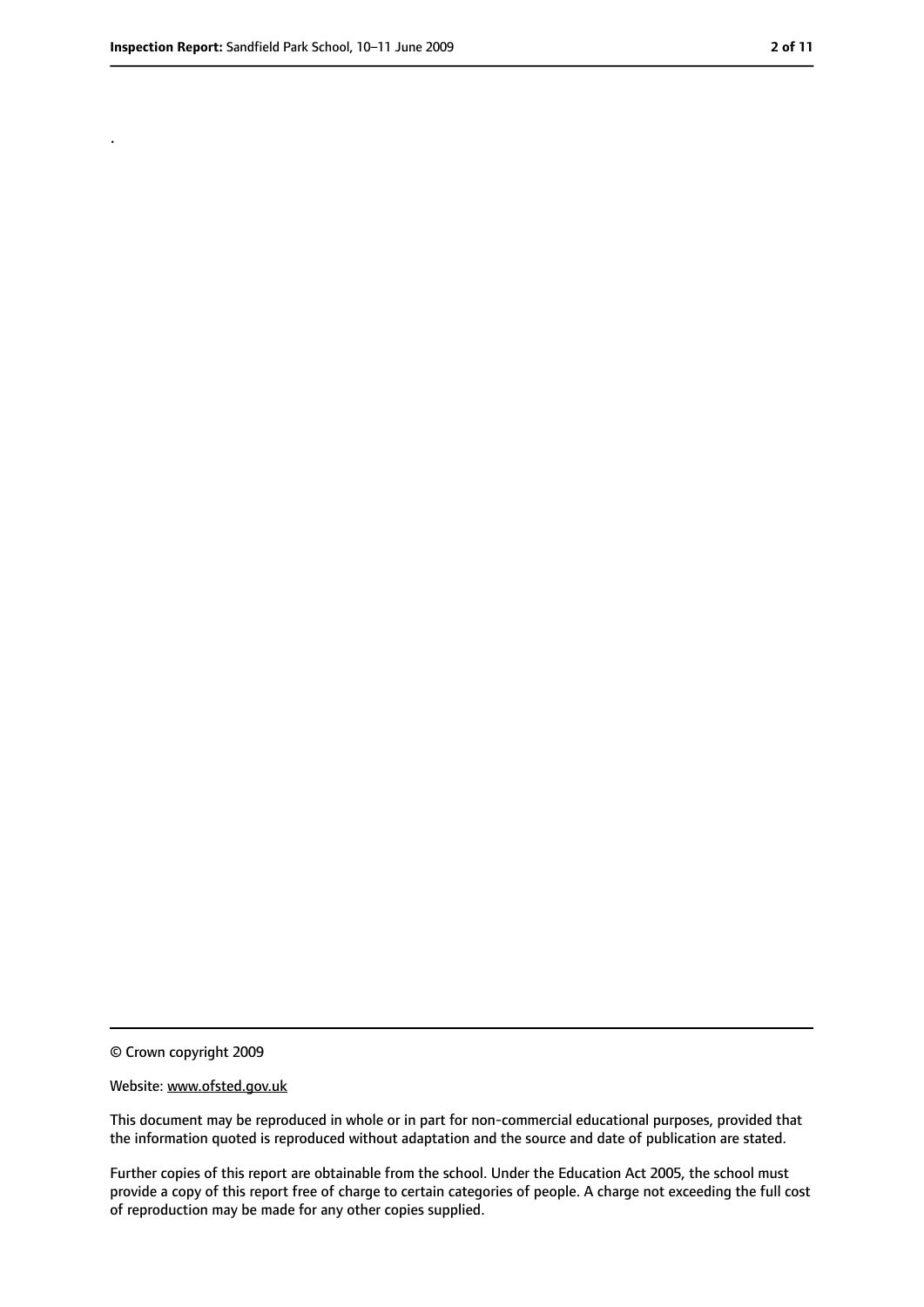# **Introduction**

The inspection was carried out by two additional inspectors.

## **Description of the school**

Sandfield Park is a school for pupils who have statements of special educational need because of physical and associated learning difficulties. In addition, it provides teaching for pupils who are patients at Alder Hey Children's Hospital and home tuition for children who have emotional and psychological difficulties that prevent them from attending school. Most of the 202 pupils on the school roll are also registered at schools elsewhere. Sixty seven pupils are registered only at Sandfield Park, 40 of whom are in the sixth form. They are drawn from the local authority area. More than half are eligible for free school meals. Of these, the great majority are White British. There are a few of mixed or of Asian heritage and a handful from other White backgrounds. A very small number are at an early stage in acquiring English. The local authority looks after a small number of pupils. The school has the National Healthy Schools Award and has achieved Fair Trade status. It has the Green Flag Award for Eco-schools. The school has Established Quality in Study Support status in recognition of the extended activities it provides.

## **Key for inspection grades**

| Grade 1 | Outstanding  |
|---------|--------------|
| Grade 2 | Good         |
| Grade 3 | Satisfactory |
| Grade 4 | Inadequate   |
|         |              |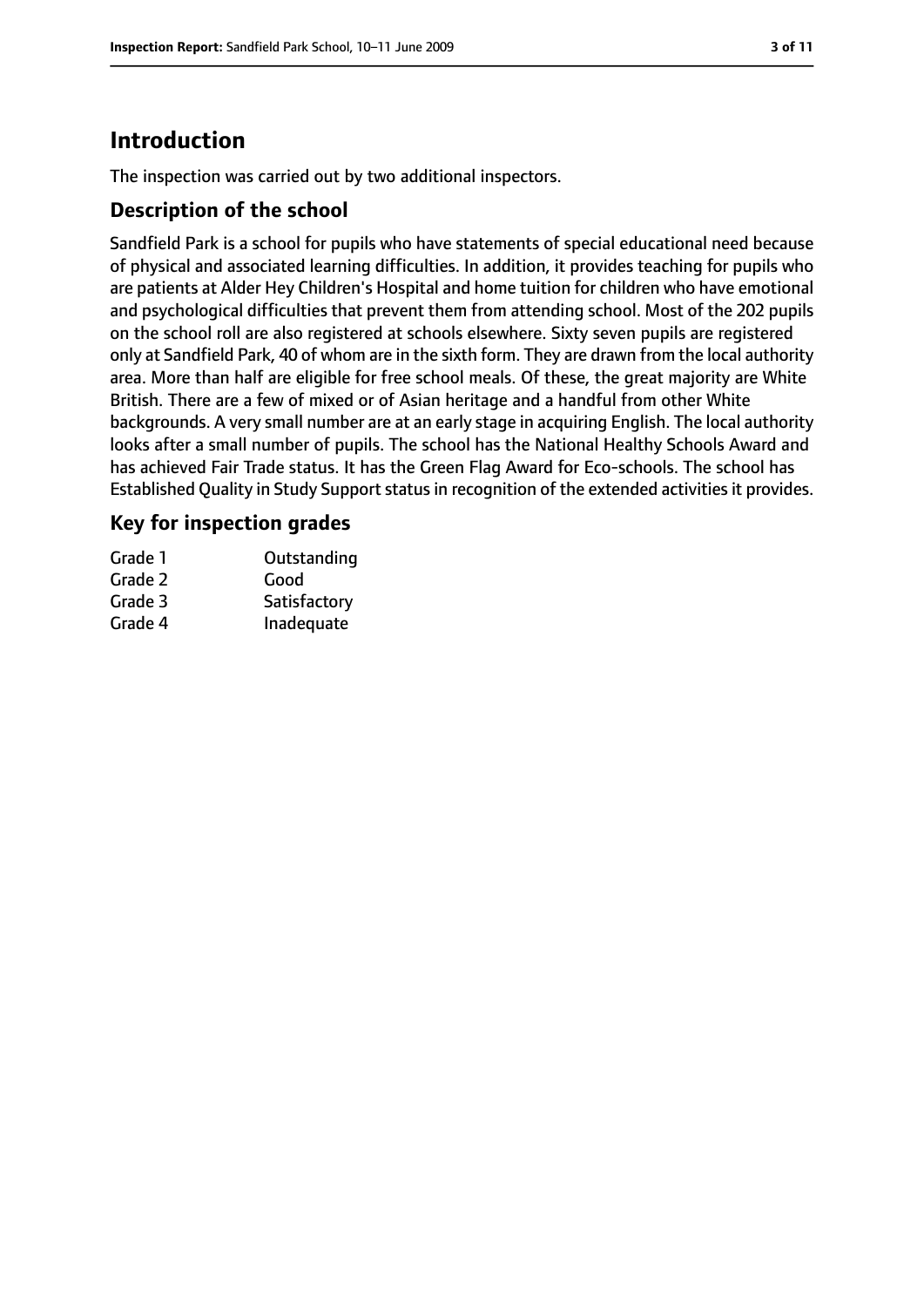# **Overall effectiveness of the school**

#### **Grade: 2**

This is a good school. It has improved in many ways since the last inspection. Parents are as one in their praise of the opportunities, care and support it provides. They say it makes a positive difference to the quality of their children's lives. Pupils state that they are very proud of their school and the part they play in helping to improve it. They enjoy coming to school very much.

Pupils' standards are frequently well below those of their peers in mainstream schools because of their learning difficulties and/or disabilities or interruptions to their education for medical or psychological reasons. Despite this, they make good progress from their low starting points and achieve standards that are high in relation to their capabilities. While achievement is good overall, there is some variation in outcomes between subjects. By the end of Year 11, those in the main school successfully complete Entry Level courses in literacy and numeracy. However, standards attained in English and mathematics are surpassed by those achieved in science in which a majority gain grades at GCSE Foundation Level. Pupils taught individually in hospital or through home tuition do well and gain accreditation for their learning at appropriate levels, including gaining passesin GCSE and AS level courses. Teaching and learning are good. Lessons are on most occasions well matched to the learning needs of pupils. The positive relationships between teachers and pupils lead to confident learning. On a few occasions, however, teachers do not make best use of resources such as the electronic whiteboard to make learning more active and thus more effective. Personal development is outstanding. Pupils' spiritual, moral, social and cultural development is exceptional. Across the age range, pupils are sensitive to the needs of others. They are outward looking and appreciate learning about the customs and cultures of communities within the United Kingdom and around the world. They are very strongly committed to living healthy lives. They work extremely hard and successfully in their physiotherapy and physical education (PE) sessions because they understand the importance of maintaining the strength and flexibility that will enable them to remain mobile. Attendance is good and most pupils miss school only for pressing medical reasons. Pupils' personal development is strongly supported by the curriculum which is outstanding overall. It provides very good opportunities for academic and exceptional opportunities for social learning.

Care, guidance and support are outstanding. The school prioritises the health, safety and welfare of its pupils. Pupils greatly benefit from the excellent relationship the school has built with the health authority. Very close liaison with other agencies including social services and Connexions helps to ensure that pupils are safe, extremely well cared for and well prepared for life after school.

The leadership of the school is good and it is managed well. The headteacher is exceptionally hard working and over time has successfully unified the three elements of school, hospital teaching service and home tuition into the flourishing institution that is Sandfield Park today. He is strongly supported by the deputy headteacher and the senior staff. The school carefully tracks the progress of its pupils. It reviews its performance well and is accurate in its evaluation of outcomes. The school recognises, for example, that the impact of middle leadership could be sharper and this is a current development priority. Resources are used efficiently overall, but greater use could be made of information and communication technology (ICT) resources in the classroom. The supportive governing body provides the school with a fund of expertise and acts as a 'critical friend'. The school is well placed to continue to improve. It gives good value for money.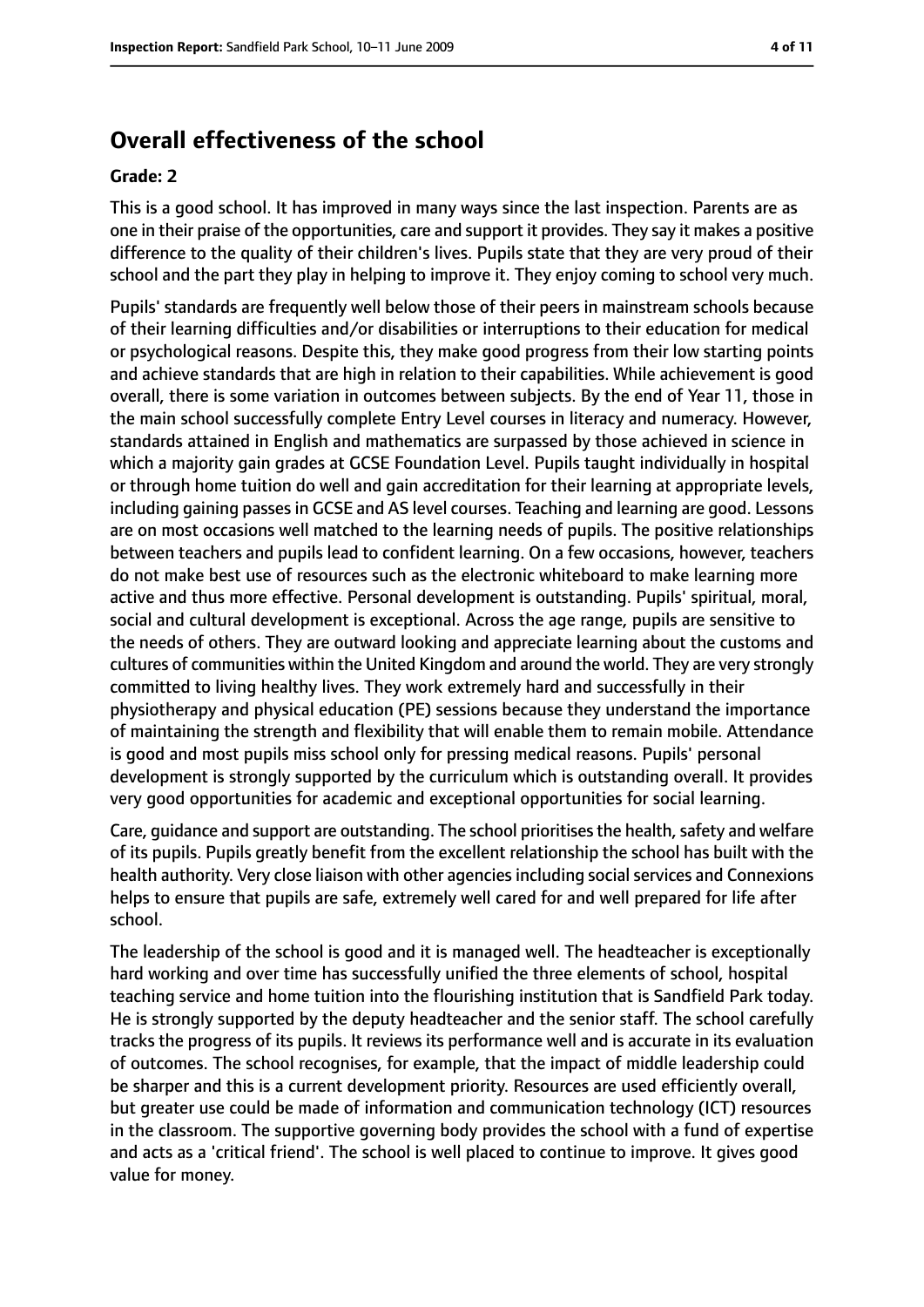# **Effectiveness of the sixth form**

#### **Grade: 2**

The effectiveness of the sixth form is good and it is well led and managed. Students are very proud of their membership of the sixth form and strongly committed to making the most of the opportunities it offers them. They are well taught and the courses and activities provided are an excellent match for their capabilities and learning requirements. They make good progress in their academic work and achieve well. They successfully complete externally accredited courses that boost their community awareness, extend their independent living skills and prepare them well for working life. Their personal development is excellent because they receive outstanding care, support and guidance. The very positive relationships between students and staff help students to become confident that they can be successful learners. Resources are used well, particularly to enable students to engage with the community outside of school, where they have become effective advocates for people who have disabilities, especially the young.

## **What the school should do to improve further**

- Improve pupils' attainment in English and mathematics to the levels already achieved in science.
- Further improve teaching by making fuller use of the potential of ICT, especially electronic whiteboards.

# **Achievement and standards**

#### **Grade: 2**

Most pupils in all areas of the school, including those taught in hospital or receiving home tuition, meet the challenging targets that are set for them. School records show that most pupils make consistent gains from starting points that are well below those expected of pupils in mainstream schools. In relation to their capabilities their achievement is good. By the end of Key Stage 4 most are successful at Entry Level in adult literacy and numeracy and have gained certification for units of work in several subjects, including ICT, geography and art. They also complete successfully the Award Scheme Development and Accreditation Network Transitional Challenge. While neurological damage associated with their disabilities has a negative impact on pupils' reading and writing, this does not fully explain why their achievement in science is consistently higher than that in English and mathematics; other factors including the quality of teaching play a part. In 2008, five pupils completed the GCSE Foundation Level science course and were awarded certificates with grades ranging from C to F. Pupils also achieved particularly well in art and in PE. Pupils taught in hospital or who are receiving home tuition have a range of starting points and capabilities but these are generally much higher than those of the pupils in the main school. These pupils benefit from effective teaching and make good progress. They are helped to overcome the significant disruption to their education that they have experienced and successfully complete courses started elsewhere including at GCSE and AS level. There are no significant variations in achievement between girls and boys, majority and minority ethnic groups or those with learning difficulties and/or disabilities. Children looked after by the local authority achieve as well as others.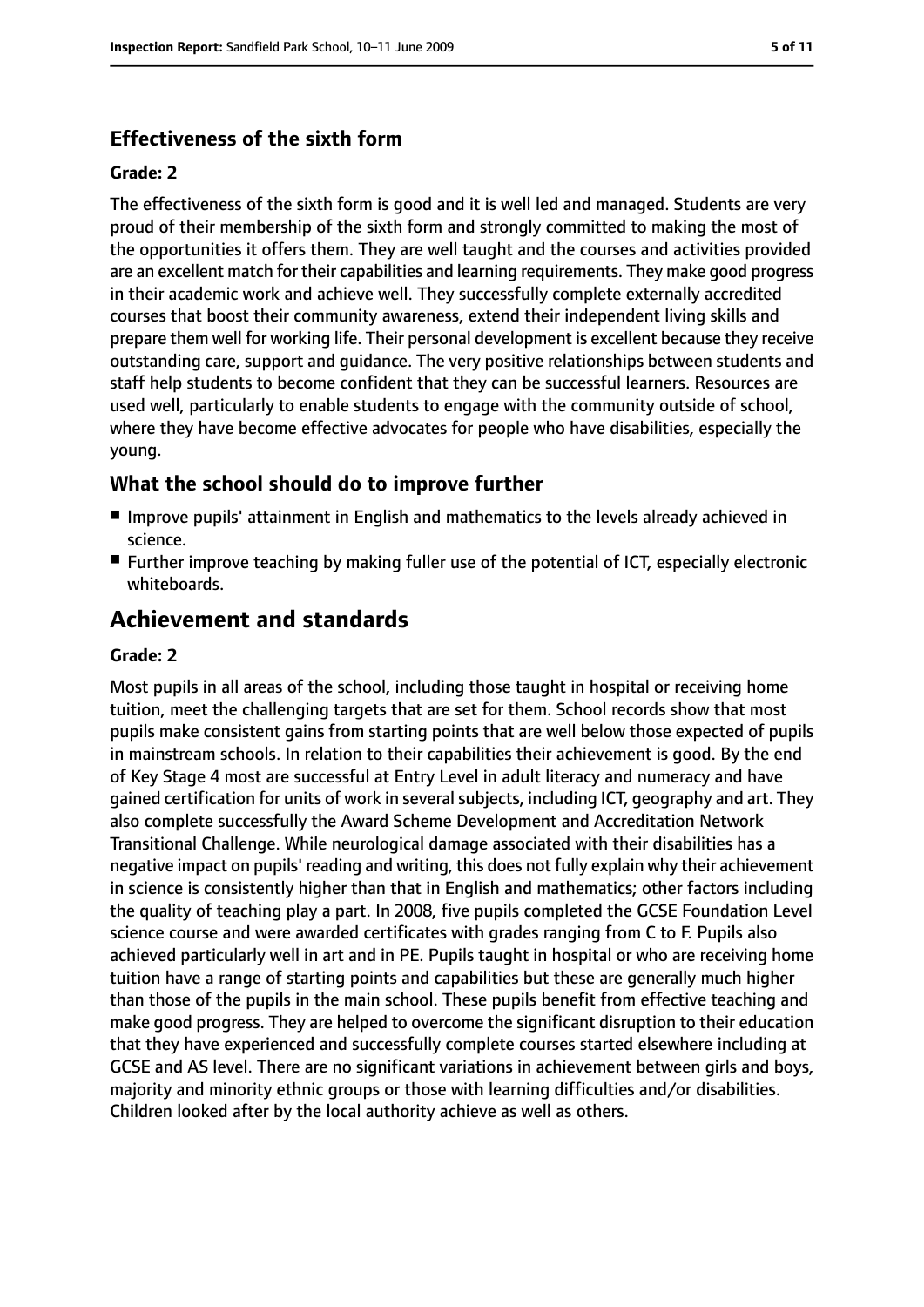# **Personal development and well-being**

#### **Grade: 1**

Pupils' confidence, sociability and friendliness testify to the effectiveness of the excellent guidance and support that they receive. They show personal qualities that equip them well for work and life after school. Behaviour in lessons and around the school is exemplary. Pupils enjoy coming to school very much. They say that they feel very safe and that, if they are worried, there is always a staff member they can talk to. Pupils are sure that their ideas to improve the school are listened to. For example, because of their extremely strong commitment to healthy lifestyles they have discussed healthy meal options with the school cook. They have also successfully pressed for the introduction of more water fountains. They understand fully the need for physical activity to preserve and extend their mobility. The extent of their engagement in sports of all kinds is exceptional. They are eager to be involved in the world beyond school. They promote community cohesion very successfully, particularly the rights and interests of the disabled, in forums such as the local school parliament. They support both local and international charitable causes. They are concerned for the environment and are hugely proud of the recent award to the school of a Green Eco-Flag. Through its home tuition service the school is successful in getting pupils with poor attendance because of emotional and psychological reasons to return to school.

# **Quality of provision**

# **Teaching and learning**

#### **Grade: 2**

Lessons are well prepared and capture the interest of pupils. Teachers understand the nature of their pupils' disabilities and learning difficulties and take these into account when planning work. Where teachers have excellent subject knowledge, as for example in PE, science or art lessons in the main school or in the teaching of literacy at the hospital, teaching is at its most confident and fluent. In all subjects teachers emphasise the development of literacy and communication skills. A variety of methods are used to make learning enjoyable and teaching assistants are carefully deployed to ensure that pupils get the support that they need. Sound use is made of electronic whiteboards and other ICT resources. However, the full interactive potential of these to promote pupils' participation and to lessen the negative affects that weak literacy skills have on learning is not always sufficiently explored. Teachers encourage their pupils very well. They keep them well informed about how they are getting on and what they should do to improve. Pupils try very hard in their lessons and have very positive attitudes to work. It is clear that they like their teachers very much.

### **Curriculum and other activities**

#### **Grade: 1**

The curriculum provides excellent learning opportunities for all pupils. It meets their individual needs very well and prepares them for the future. There is good provision for literacy, numeracy and ICT and high quality provision in science, art and PE. The curriculum for pupils in hospital and for those receiving home tuition takes full account of their educational history and capabilities. It is carefully matched to their current learning priorities. The major strength of the curriculum is the highly successful provision made for pupils' personal development. There are excellent opportunities for pupils to learn how to stay fit, healthy and safe and for becoming active contributing members of society. Where it is a priority, pupils are helped to heighten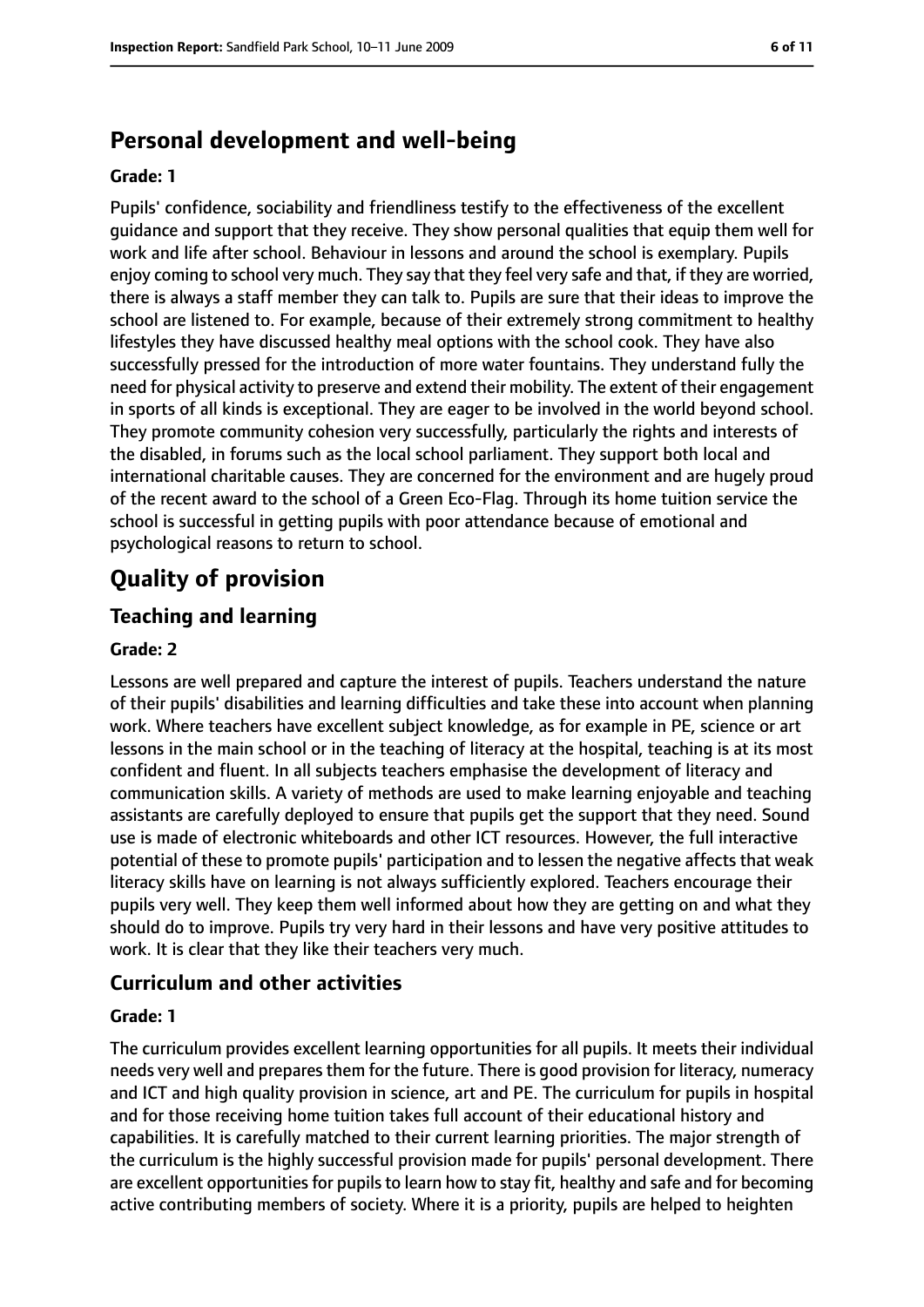their control of their emotions and overcome their fears. The extent of enrichment activities is truly exceptional and embraces a wide range of sporting opportunities, cultural visits and encounters and residential trips. This has been recognised by a national award.

# **Care, guidance and support**

#### **Grade: 1**

The school works very effectively to keep pupils safe. Provision to promote their health and welfare is excellent. Very close relationships with the health authority ensure that the physical and medical needs of pupils are met. For example, a nurse and a team of physiotherapists and physiotherapy assistants are based in the school. All members of staff are familiar with the school's child protection policy and they are given fresh training when the policy is reviewed each year. All potential risks to pupils' health and well-being are carefully assessed. The school is vigilant in its oversight of vulnerable pupils. It takes a lead in marshalling support for them from other agencies. Pupils enjoy excellent relationships with the staff and with one another. They say that they 'look after each other'. The school tracks the progress of its pupils very well and sets them challenging targets for improvement. Pupils are kept informed about their progress and, through close liaison with Connexions, are very well informed about their future options. Parents hold the school in the highest regard and are sure that it works closely with them.

# **Leadership and management**

#### **Grade: 2**

The leadership has succeeded in bringing together the three very different elements that make up the school and imbuing them with a sense of common purpose. The work of the headteacher in achieving this has been exemplary. The school has fully addressed the matters raised at the last inspection and improvement since then is good. The leadership's commitment to equality of opportunity is extremely high and is shared by all staff. This is reflected in the emphasis placed on developing pupils' and students' personal qualities and independence. The school works very effectively with other agencies and parents to promote their welfare and future prospects. The school is well managed and runs smoothly. The school works extremely hard to promote community cohesion. At the school and local level, pupils are very active. Through highly developed links with faith communities and through the curriculum, they explore fully the wider dimensions of customs and cultures of communities within the United Kingdom and around the world. Safeguarding procedures fully meet current government requirements. Governance is good. Governors are supportive; they scrutinise all plans and hold the leadership to account. For example, they are aware that the impact of middle leadership could be sharper and this is a current development priority.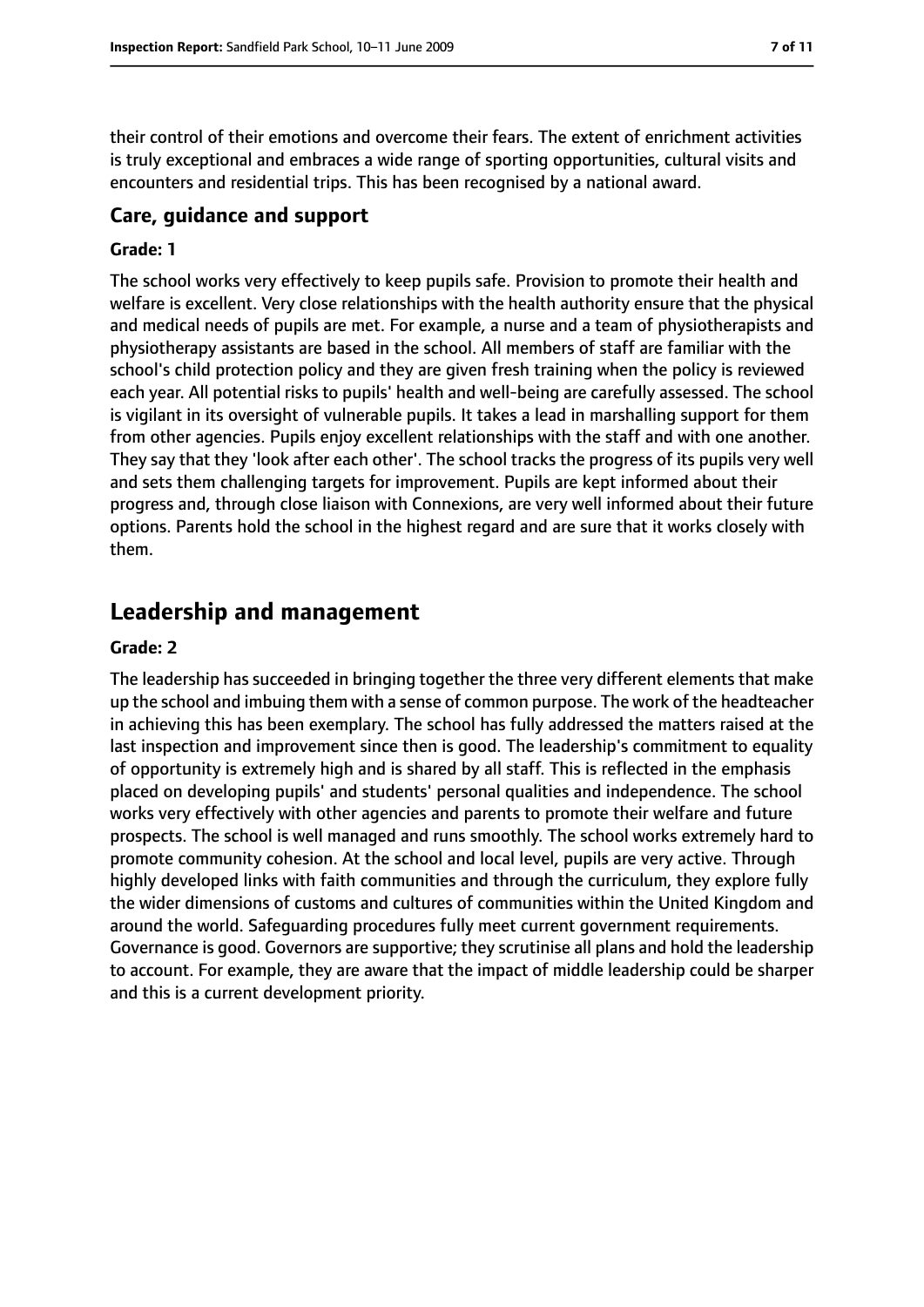**Any complaints about the inspection or the report should be made following the procedures set out in the guidance 'Complaints about school inspection', which is available from Ofsted's website: www.ofsted.gov.uk.**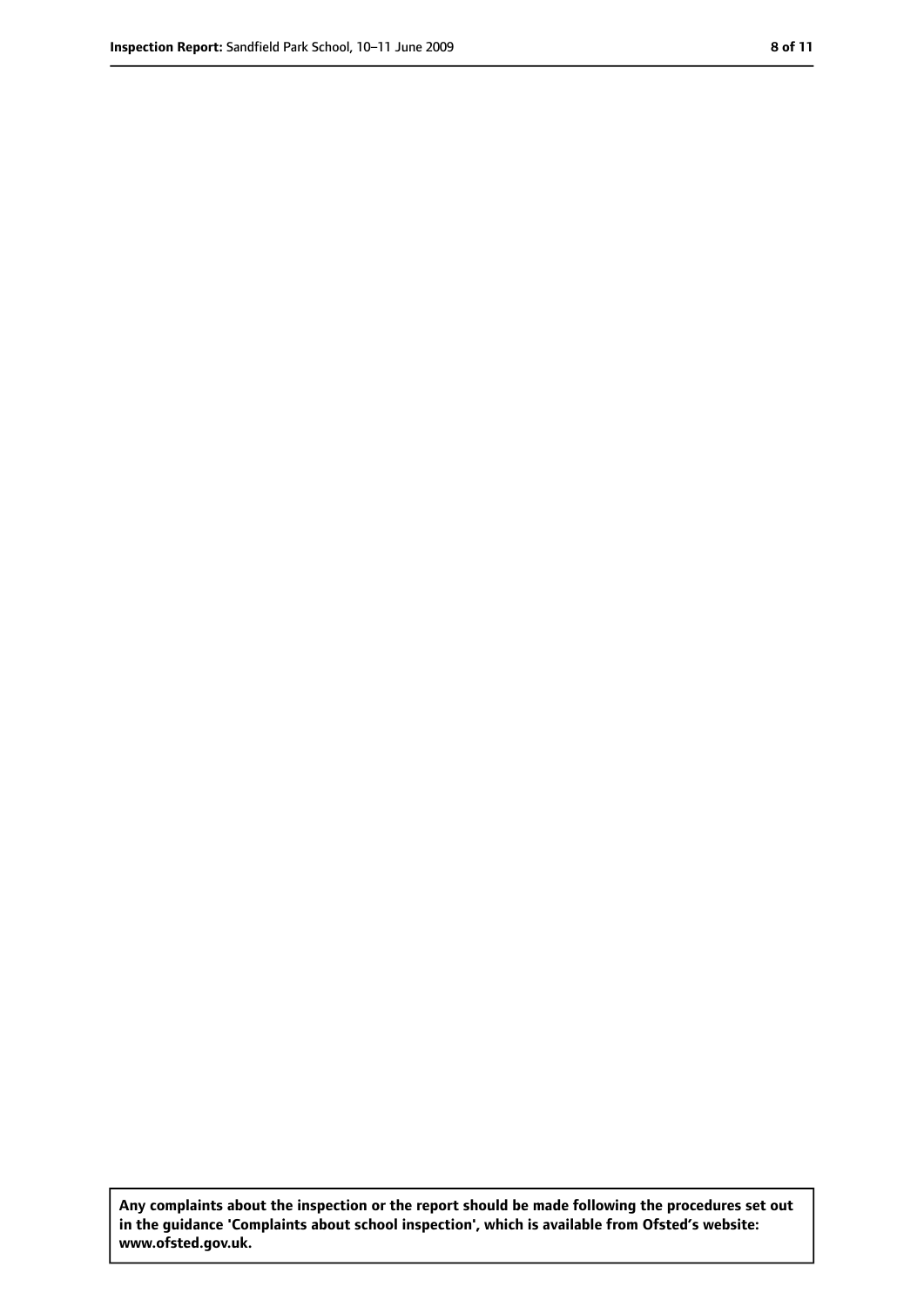# **Inspection judgements**

| Key to judgements: grade 1 is outstanding, grade 2 good, grade 3 | <b>School</b><br><b>Overall</b> | $16-19$ |
|------------------------------------------------------------------|---------------------------------|---------|
| satisfactory, and grade 4 inadequate                             |                                 |         |

### **Overall effectiveness**

| How effective, efficient and inclusive is the provision of<br>education, integrated care and any extended services in<br>meeting the needs of learners? |     |     |
|---------------------------------------------------------------------------------------------------------------------------------------------------------|-----|-----|
| Effective steps have been taken to promote improvement since<br>the last inspection                                                                     | Yes | Yes |
| How well does the school work in partnership with others to<br>promote learners' well being?                                                            |     |     |
| The capacity to make any necessary improvements                                                                                                         |     |     |

### **Achievement and standards**

| How well do learners achieve?                                                                               |  |
|-------------------------------------------------------------------------------------------------------------|--|
| The standards <sup>1</sup> reached by learners                                                              |  |
| How well learners make progress, taking account of any<br>significant variations between groups of learners |  |
| How well learners with learning difficulties and/or disabilities<br>make progress                           |  |

# **Annex A**

<sup>&</sup>lt;sup>1</sup>Grade 1 - Exceptionally and consistently high; Grade 2 - Generally above average with none significantly below average; Grade 3 - Broadly average to below average; Grade 4 - Exceptionally low.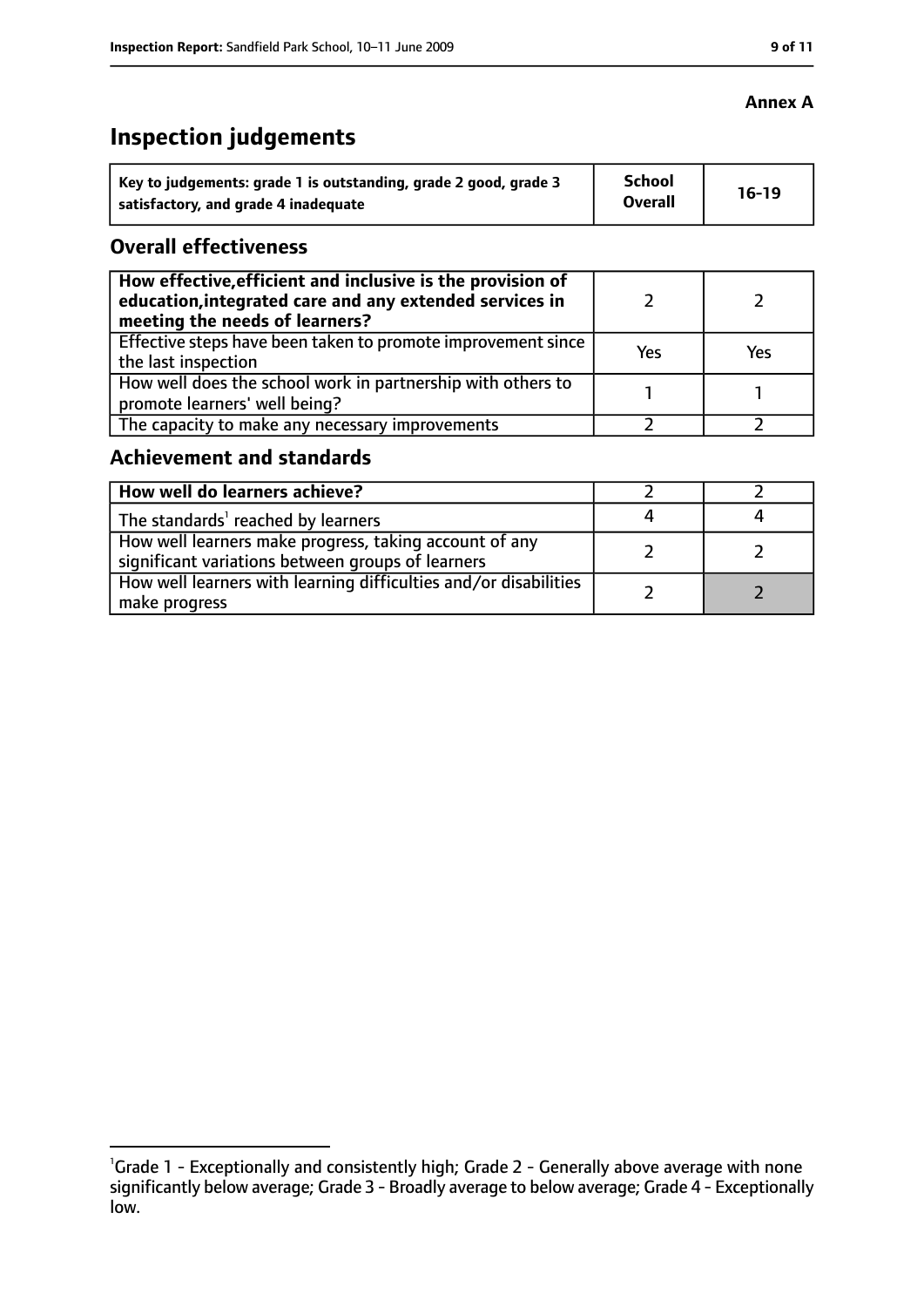# **Personal development and well-being**

| How good are the overall personal development and<br>well-being of the learners?                                 |  |
|------------------------------------------------------------------------------------------------------------------|--|
| The extent of learners' spiritual, moral, social and cultural<br>development                                     |  |
| The extent to which learners adopt healthy lifestyles                                                            |  |
| The extent to which learners adopt safe practices                                                                |  |
| The extent to which learners enjoy their education                                                               |  |
| The attendance of learners                                                                                       |  |
| The behaviour of learners                                                                                        |  |
| The extent to which learners make a positive contribution to<br>the community                                    |  |
| How well learners develop workplace and other skills that will<br>contribute to their future economic well-being |  |

# **The quality of provision**

| $\mid$ How effective are teaching and learning in meeting the<br>full range of learners' needs?       |  |
|-------------------------------------------------------------------------------------------------------|--|
| How well do the curriculum and other activities meet the range<br>of needs and interests of learners? |  |
| How well are learners cared for, quided and supported?                                                |  |

# **Leadership and management**

| How effective are leadership and management in raising<br>achievement and supporting all learners?                                                 |               |               |
|----------------------------------------------------------------------------------------------------------------------------------------------------|---------------|---------------|
| How effectively leaders and managers at all levels set clear<br>direction leading to improvement and promote high quality of<br>care and education | $\mathcal{L}$ |               |
| How effectively leaders and managers use challenging targets<br>to raise standards                                                                 | 2             |               |
| The effectiveness of the school's self-evaluation                                                                                                  |               |               |
| How well equality of opportunity is promoted and discrimination<br>eliminated                                                                      |               |               |
| How well does the school contribute to community cohesion?                                                                                         |               |               |
| How effectively and efficiently resources, including staff, are<br>deployed to achieve value for money                                             | 7             | フ             |
| The extent to which governors and other supervisory boards<br>discharge their responsibilities                                                     | $\mathcal{P}$ | $\mathcal{P}$ |
| Do procedures for safeguarding learners meet current<br>qovernment requirements?                                                                   | Yes           | Yes           |
| Does this school require special measures?                                                                                                         | No            |               |
| Does this school require a notice to improve?                                                                                                      | No            |               |